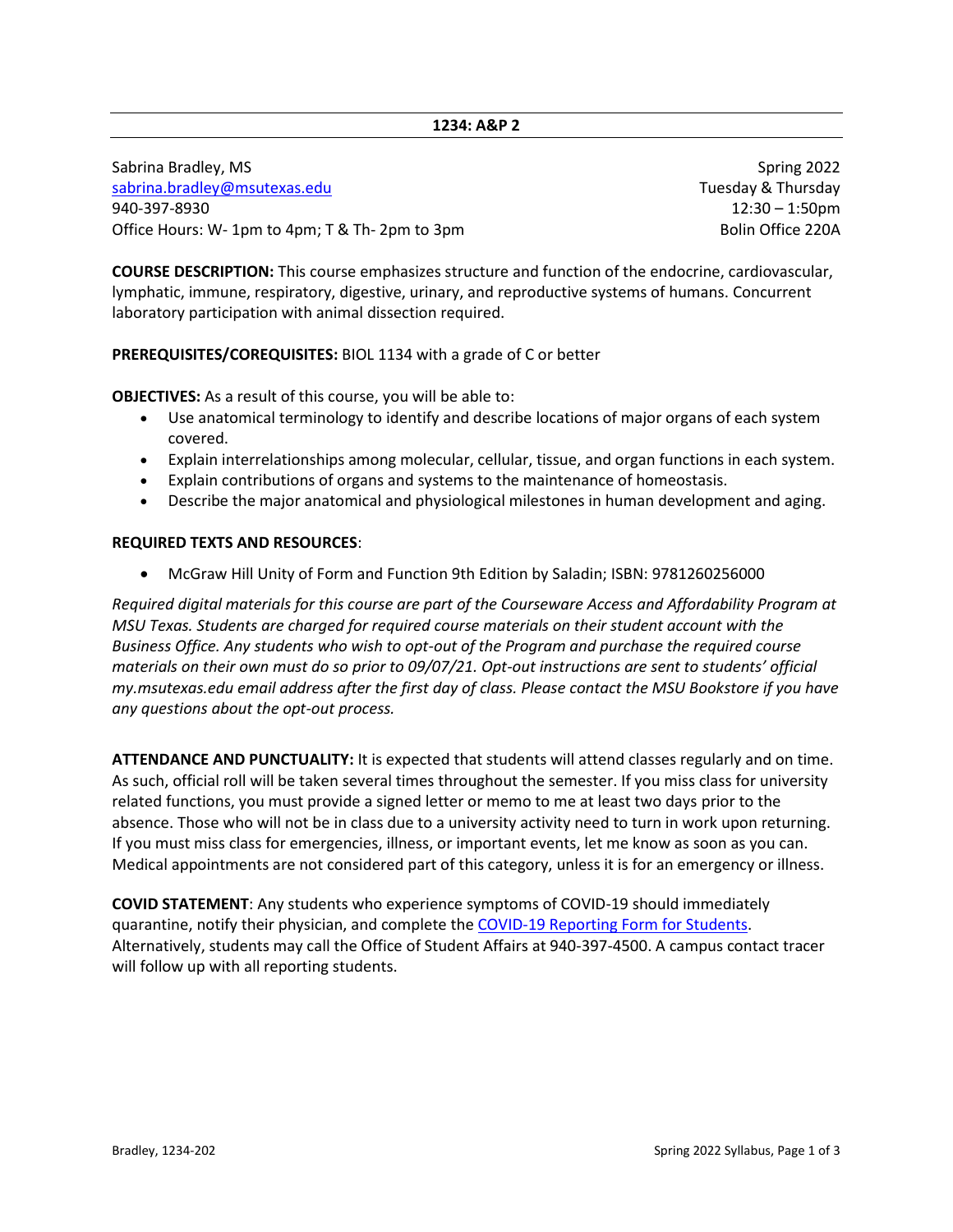**COMMUNICATION:** You are expected to check your student e-mail regularly, as well as check D2L for grade postings and announcements regarding assignment and schedule changes. Because documents will be distributed electronically, you must inform me immediately if there is a problem retrieving them. Problems with due dates and exams must be discussed with me **before** the exam date or due date. The best way to reach me is through e-mail, which I check at least once a day. You can email me directly or via D2L. Leaving a voice mail is the second-best option. If you have a concern or question you need to discuss at length, you can come by during office hours. **Masks must be worn during the visit.** If you do not wish to wear a mask, I can set up a digital meeting.

**CELL PHONES, COMPUTERS, AND OTHER ELECTRONIC DEVICES:** Once class has begun, use of all electronic devices should be limited to class-related tasks. If special accommodations are necessary or special circumstances require you to take a phone call, please speak to me before class. If there is an emergency and you need to take a call, please exit the lecture hall quietly to conduct your business.

**FOOD AND DRINK**: Drinks are allowed in the lecture hall as long as they are in a screw-top lid or a water bottle. No food is allowed in the lecture halls.

**ACCOMMODATIONS:** Any student who, because of a disability, may require special arrangements in order to meet the course requirements should contact the instructor as soon as possible to make necessary arrangements. Students must present appropriate verification from the University's [Disability](https://msutexas.edu/student-life/disability/)  [Support Services](https://msutexas.edu/student-life/disability/) (DSS) Office during the instructor's office hours. Please note that instructors are not allowed to provide classroom accommodation(s) to a student until appropriate verification from DSS has been provided.

## **COURSE REQUIREMENTS**

Deadlines for all assignments are listed in the course calendar at the end of this syllabus.

**Weekly Assignments........................................................................................................... 210 points**

There will be 14 assignments throughout the semester. Each assignment is worth 15 pts and you will have two attempts (best grade will be recorded). They are untimed, but they do have a due date by which they must be completed.

**In Class Assignments............................................................................................................. 70 points** There will be 3 in-class, group assignments ranging from 20 – 30 pts. If the assignment is not completed by the end of the last class period of the week, it must be completed outside of class and turned in by the specified due date.

**Tests................................................................................................................................... 320 points**

There will be four tests throughout the semester. Each one will be worth 80 pts. They will be online tests and will be conducted in class. If you are unable to bring technology to take the exam, you must let me know a week in advance so an alternative can be made.

**Total 600 points**